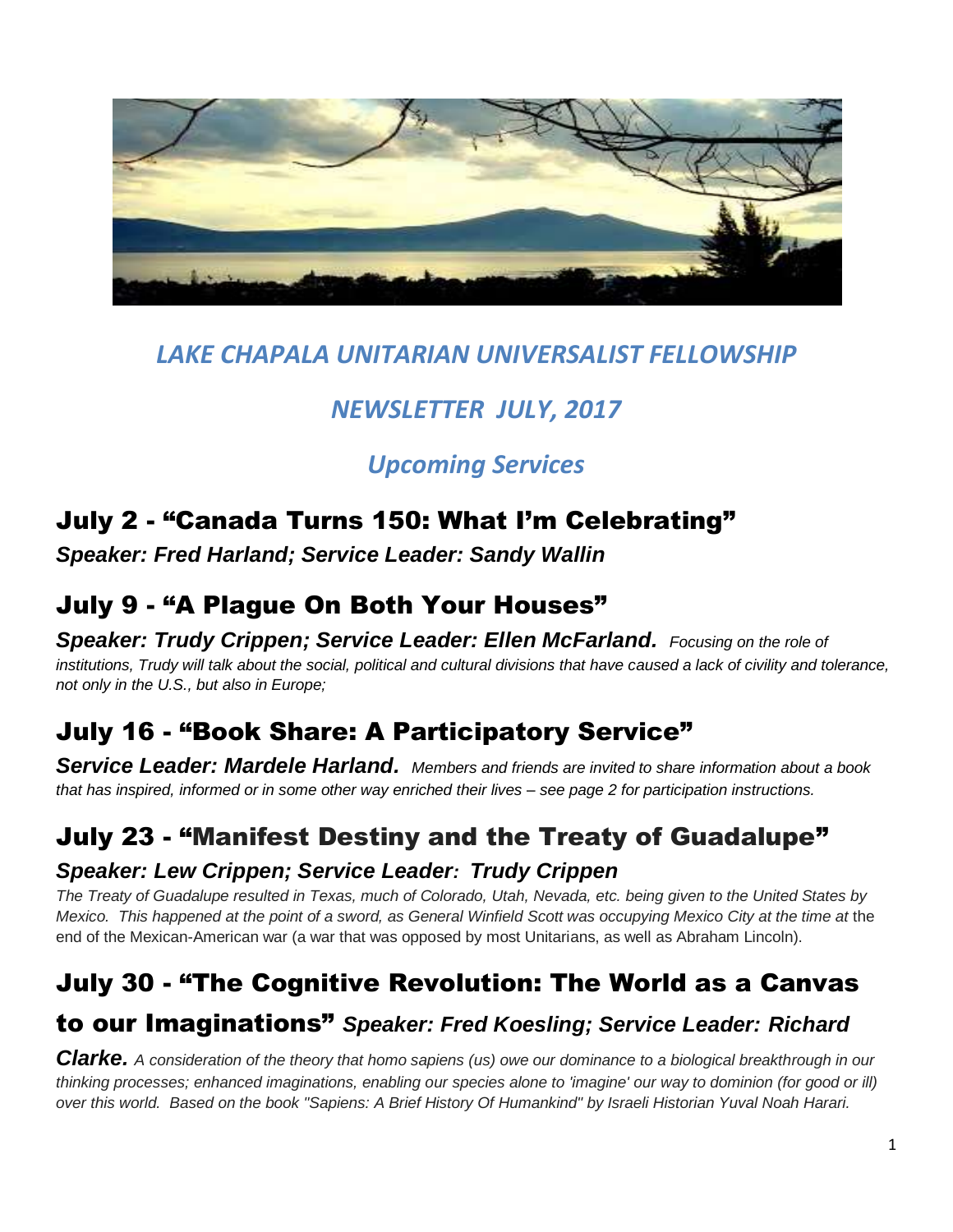# **July 16th Participatory Book** Share Instructions:



Members and friends are invited to participate in the July  $16<sup>th</sup>$  Service by sharing information about a book they have read which has had an impact on their lives. *Those who choose to take part will have up to 4 minutes to give the Title, Author, a brief description of the subject and the reason they chose to share this particular book. Bring the book to show if you have a hard copy.* There will be a benevolent Timer, but depending on how many participate, the Service may last longer than the usual one hour. *Please complete and hand in a Book Share Form if you participate. The forms will be available at the July 9th and 16th Services. They help us in compiling a listing of the books shared, which will be posted on the Bulletin Board and the Yahoo site.*

### Member News



Birthday Greetings to the following members who have birthdays in July: July 20 - Bobbe Dannebrink July 25 - Tom Dowdy-Winslett July 28 - Lew Crippen

"Welcome back" to those members who have been travelling and "safe travels" to those who are about to leave for various destinations.

Our thoughts are with Kathy Koches as she recovers from knee surgery, Cate Howell, who recently fell and broke her elbow, and Sue Kelley.

### Committee News



#### From the

#### Membership Committee: Even

though during the summer months our Fellowship does not have as many people in attendance, it is very helpful to the Membership Committee to have **Assistant Greeters**. Ideally we have one person at the door greeting all attendees and another person to assist visitors to complete the necessary forms. It only takes 30 minutes on Sunday from 10 to 10:30. Please volunteer to be an assistant greeter by adding your name to the Greeter list or talking to Marty Weston, Chair of the Membership Committee.

#### From the Sunday Service

**Committee:** A sincere thank you to **Richard Clarke** for Coordinating Services in April, May and June. The Sunday Service Coordinator for July, August and September is **Teresa Sande**, with assistance from **Lew Crippen**. Service Leaders should contact **Bob Koches** about hymn choices, during the absence of our accompanist from July 23<sup>th</sup> to August 14<sup>th</sup>.

Our new part time Minister, **Rev. Matt Alspaugh** will be with us in September. We are enthusiastically looking forward to his participation in services and service planning. At a meeting during his visit the end of May, we agreed that we will experiment with different options and formats during the fall. Stay tuned!

Our thanks to all those who attend UU Services regularly. Suggestions and comments about Services are always welcome and appreciated.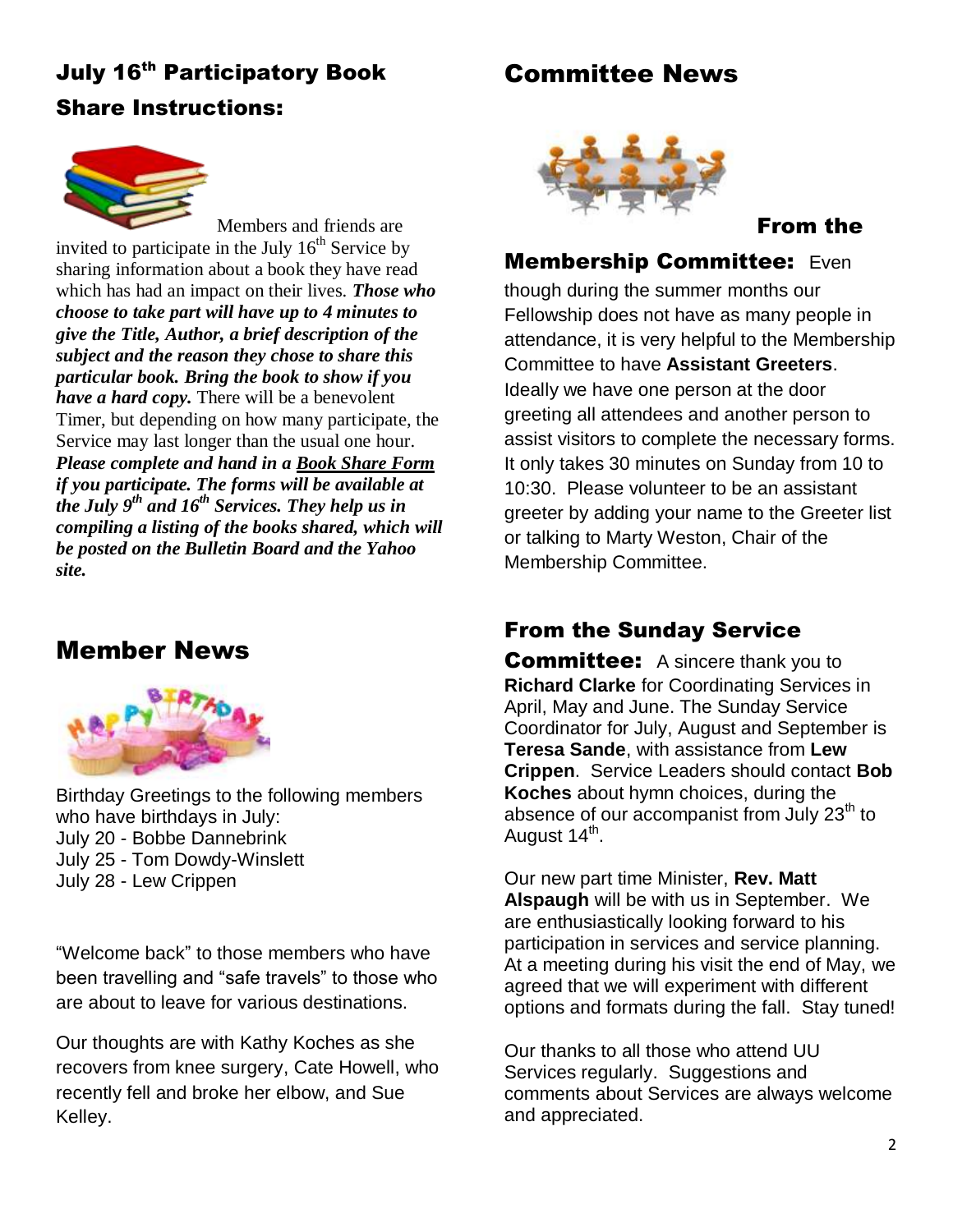### MEMBER SPOTLIGHT



### *Sharon Woods (by Jan Manning)*

Sharon is a very creative person. She is also a collector and her house and garden are filled with wonderful things - paintings, glass works, and a virtual jungle that she planted and watched grow over the past ten years. Years after getting her BA in English Literature, Sharon studied landscape design. Obviously, to judge by the garden that surrounds her house, she was an excellent student. She also designed all of the LCUUF wooden furniture, the hand blown chalice and the decor. She says she did not inherit the gifts of her artistic mother and grandparents, but I disagree. There are many definitions of an artist. Sharon fits.

In 2011 Sharon was on the board of the Lake Chapala Garden Club. Their community project for that year was to remodel the LCS Wilkes Library garden. Sharon led the project, did the design and hired the contractors who installed new walkways, planters, and patios as well as all of the garden plantings. The new garden is a huge success and here is the link:

#### <http://www.lakechapalagardenclub.org/wilkes.html>

Her love of things Mexican seems to have had a very early start. One of her first memories in Southern California is picking avocados with her Mother. She remembers loving guacamole. Her first trip to Mexico was around age 6 when her family rented cottages on the beach cliffs in Baja California. Later she came here in the summers to visit her grandparents who had retired to Chapala in 1957. They took many road trips in her grandfather's Nash Rambler to colonial villages

across the country. This was the beginning of her collections and love of all things Mexican.

What Sharon is most proud of is her independence. Her parents did a good job of instilling that. They could afford to pay for her college education, but thought it would be good for her to pay for it herself - so she did. She also bought her first car by herself and later her first house. These acts gave her a great sense of pride, a feeling if she could do these things, she could do anything. Her employers recognized her strengths. She was always the "go to" person.

Sharon has been involved with computers since 1968. She worked for a computer manufacturer who taught her how to program their "BIG" 4K computer which involved hard-wiring the program boards. Her second computer-related job was for a large cable TV company as their national computer trainer. She and Norman met at that company.

Always ready for a new challenge, Sharon decided to become a realtor. She partnered with another woman to buy and fix up houses to sell. Sharon lists over 5 businesses she has owned and more than 15 jobs she has held, including corporate computer trainer, home designer and landscape designer. She loves challenges, considers herself an entrepreneur and is always looking for new opportunities, even today.

About seven years after they met, Norman invited her to go dancing at a loud country and western bar where Norman leaned over and said something in her ear. The music was so loud she didn't hear him, so she got him to repeat it. What he said was "I think we should get married." So they did. They flew in a Unitarian minister from Los Angeles to Las Vegas, and he presided over the lovely ceremony that she and Norman wrote. That was 36 years ago this coming November.

Ten years ago they moved to Ajijic where they had bought a fixer-upper house - sight unseen. After a year of designing and renovations, they knew they had created their dream home. Sharon and Norman are charter members of LCUUF. Their many contributions to the Fellowship are ongoing and very much appreciated.